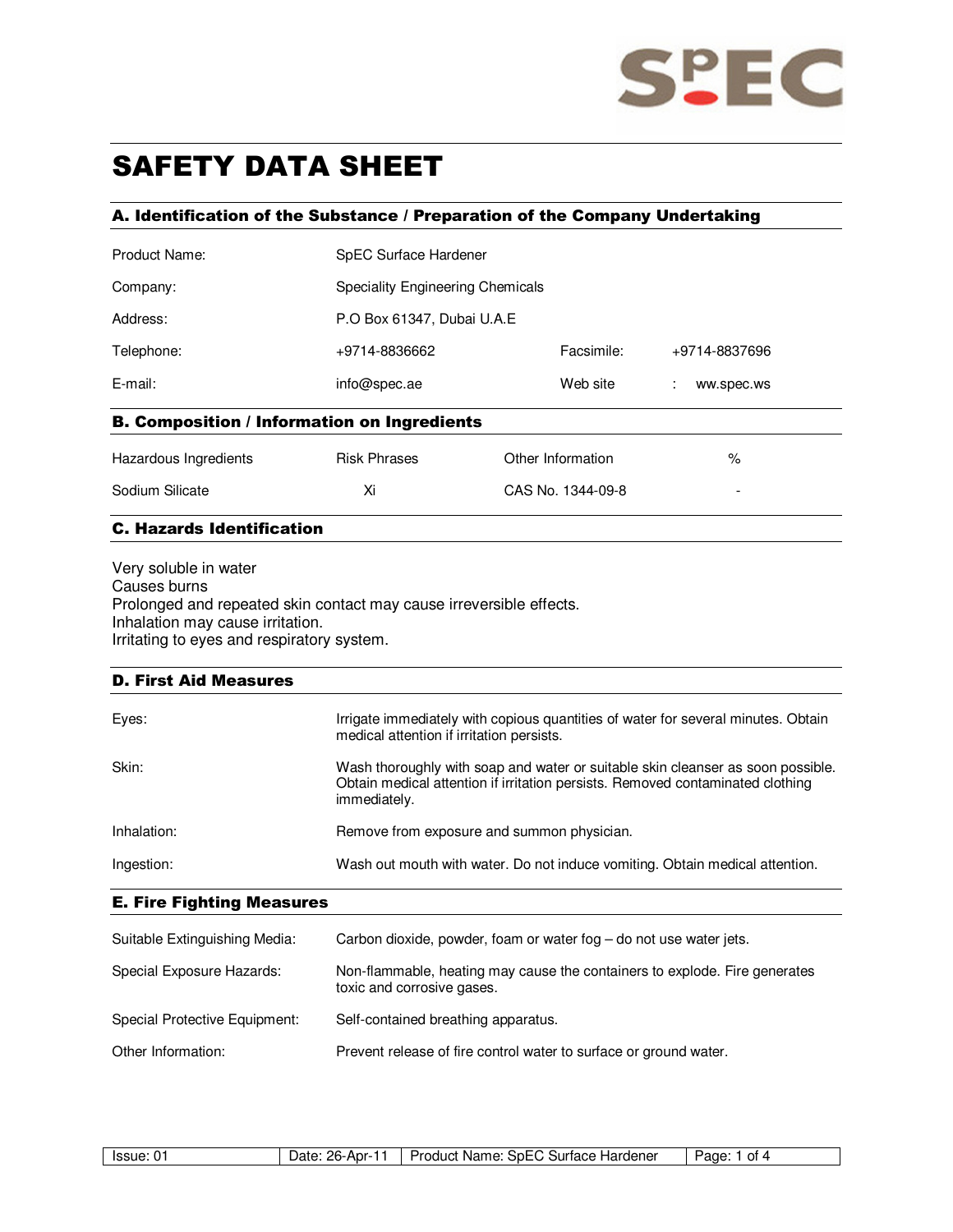| <b>F. Accidental Release Measures</b> |                                                                                                                                             |  |
|---------------------------------------|---------------------------------------------------------------------------------------------------------------------------------------------|--|
| Personal Precautions:                 | Wear suitable protective clothing, gloves and eye/face protection. Ensure<br>adequate ventilation when cleaning operations are in progress. |  |
| Environmental Precautions:            | Prevent entry onto drains, sewers and water courses. Eye wash facilities<br>should be available.                                            |  |
| Decontamination Procedures:           | Soak up with inert absorbent or contain and remove by best available means.<br>Gather into container. Dispose of as waste.                  |  |
| <b>G. Handling and Storage</b>        |                                                                                                                                             |  |

| Handling: | Avoid skin and eye contact. Use well ventilated areas.    |
|-----------|-----------------------------------------------------------|
| Storage:  | Store in a cool dry area. Keep in the original container. |

# H. Exposure Controls / Personal Protection

| Occupational Exposure:<br>Limits | None assigned.                                                            |
|----------------------------------|---------------------------------------------------------------------------|
| <b>Engineering Control:</b>      | Ventilate confined areas when it use. Wear protective clothing if contact |
| Measures                         | occur.                                                                    |
| Personal Protective:             | Avoid skin and eye contact. Wear impervious gloves (e.g. PVC), in case    |
| Equipment                        | of repeated or prolonged contact. Goggles.                                |

# I. Physical and Chemical Properties

| <b>Physical State:</b>        | Liquid                |
|-------------------------------|-----------------------|
| Colour:                       | Water white           |
| Odour:                        | Odourless             |
| Solubility:                   | Very soluble in water |
| Lower Explosion Limit:        | N/A                   |
| pH Solution:                  | $10 - 13$             |
| Molecular Weight:             | N/A                   |
| Auto-Ignition Temp.:          | N/A                   |
| Density:                      | 1.57                  |
| Flash Point:                  | N/A                   |
| Solubility in Water:          | 100%                  |
| Rel. density sat.air (air=1): | N/E                   |
| Viscosity:                    | N/E                   |
| RE. Evap. Velocity:           | N/E                   |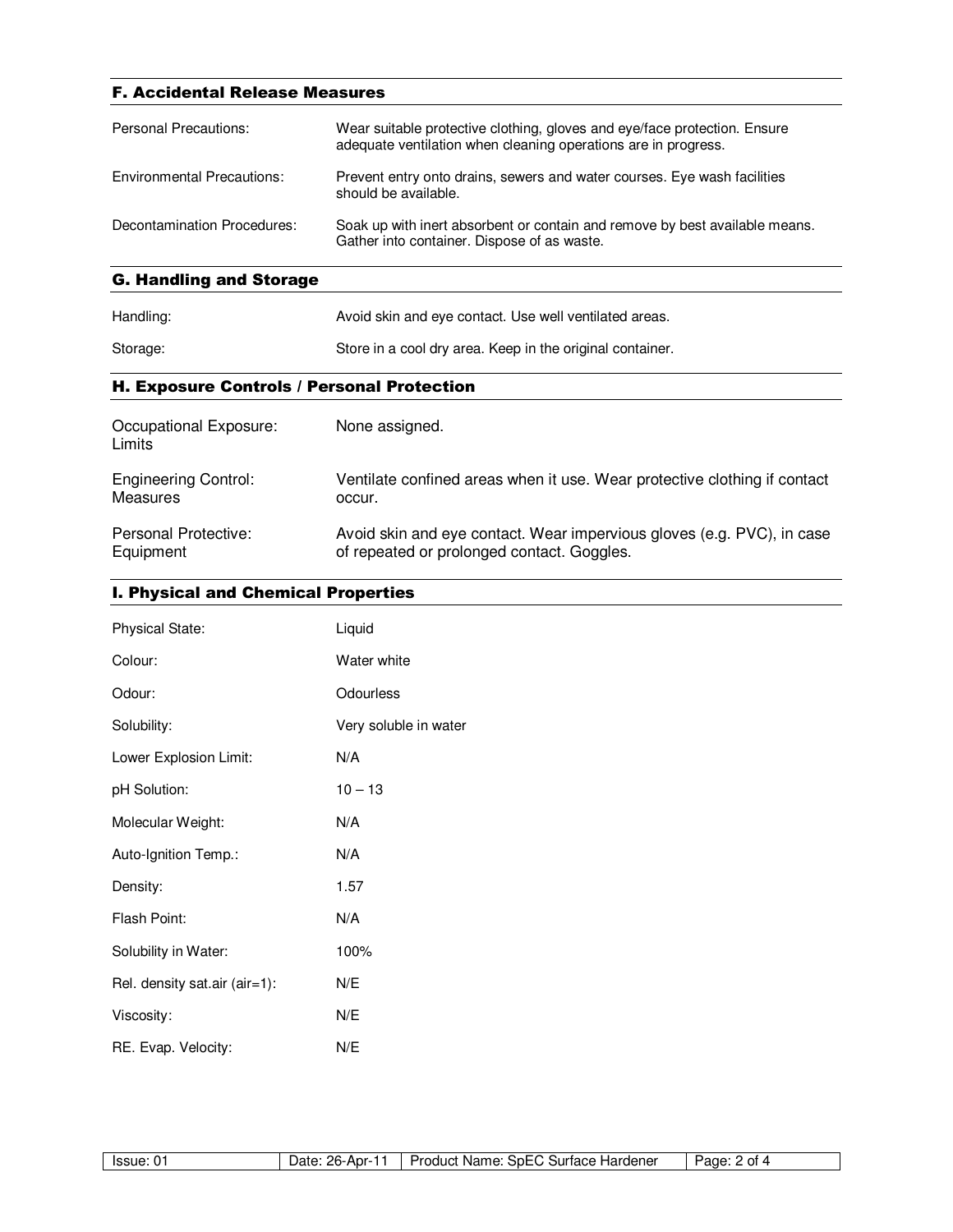# J. Stability and Reactivity

| Stability:                           | Stable. Avoid excessive heat for prolonged periods of time. |
|--------------------------------------|-------------------------------------------------------------|
| Conditions to Avoid:                 | Protect from heat and sources of ignition.                  |
| Materials to Avoid:                  | Oxidizing agents, strong acids, alkalis, halogens.          |
| Hazardous Decomposition:<br>Products | Thermal Decomposition: - oxides of carbon.                  |

### K. Toxicological Information

| On Eyes:       | Irritation                                                      |
|----------------|-----------------------------------------------------------------|
| On Skin:       | Causes burns                                                    |
| By Inhalation: | Severe irritation in nose and throat.                           |
| By ingestion:  | May cause burns to the upper digestive and respiratory tracts.  |
| Chronic:       | Repeated and prolonged skin contact may lead to skin disorders. |

## L. Ecological Information

| Environmental Assessment:      | When used and disposed of as intended, no adverse environmental effects are<br>foreseen. |
|--------------------------------|------------------------------------------------------------------------------------------|
| Mobility:                      | Dissolves in water.                                                                      |
| Persistence and Degradability: | Not readily biodegradable.                                                               |
| Bioaccumulative Potential:     | Not expected to be bioaccumulative.                                                      |
| Ecotoxicity:                   | Expected to be ecotoxic to fish/daphnia/algae                                            |

### M. Disposal Considerations

Disposal must be in accordance with local and national legislation.

| Unused Product:            | Dispose of through an authorized waste contractor to a licensed site. Do not<br>empty into drains, sewers or water courses. |
|----------------------------|-----------------------------------------------------------------------------------------------------------------------------|
| Used/Contaminated Product: | As of Unused product.                                                                                                       |
| Packaging:                 | May be steam cleaned and recycled.                                                                                          |

# N. Transport Information

This product is NOT classified as dangerous for transport.